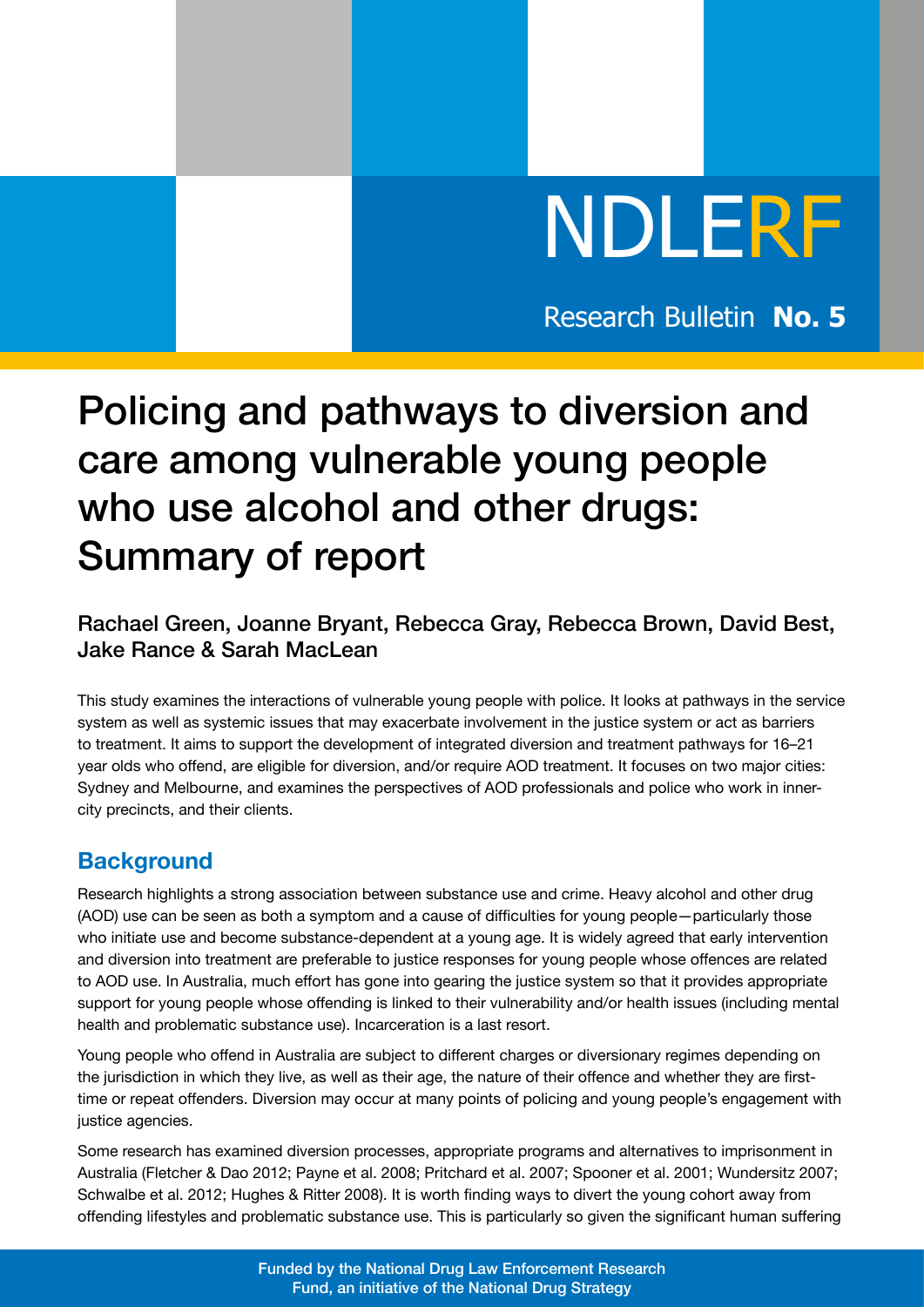and public spending associated with adult offending and lifetime dependency on welfare and health systems. Young offenders have the prospect of rehabilitation if there is adequate, tailored attention to the factors underlying their offending, and if they are given a chance to mature.

This document provides a summary of findings from the following report: Green et al. (2016)—*Policing and pathways to diversion and care among vulnerable young people who use alcohol and other drugs*. The objectives of the study were to:

- Identify characteristics of young AOD users who offend, and determine the group's diversion and treatment needs (by analysing existing survey data in Victoria and New South Wales).
- Document the challenges that working with young offenders present police, and the effectiveness of current procedures for diversion and referral to treatment agencies (by using interviews with junior and senior police and with youth AOD professionals in inner-city Sydney and Melbourne).
- Identify barriers and facilitators to accessing diversion and treatment agencies (by interviewing young clients of AOD services who have had police contact in Melbourne and Sydney) and explore how these might be addressed.

The implications in this report are for consideration by policymakers and decision-makers in government, particularly those determining service allocation and justice processes. They may also contribute to improved practice by police and service providers, as well as enhancing their collaborative efforts.

# **Method**

The study drew on three interlinked components.

# *1) Review of literature*

A review was conducted of scholarly and peer reviewed articles retrieved using electronic databases. It included a review of relevant policy research, reviews and legislation.

# *2) Analysis of existing datasets*

Secondary analysis was conducted of two existing datasets describing vulnerable young people who had prior police contact.

# *Victoria: The Youth Cohort Study (YoCo)*

This study used a longitudinal cohort design and non-probability convenience sampling. It recruited 150 young people aged 16–21 years between June 2009 and April 2010, from a range of settings in inner-city Melbourne. These included residential withdrawal programs, outreach and counselling programs (community health and specialist programs), residential rehabilitation, youth specific health and housing agencies, community health facilities and needle syringe programs.

Participants had at least two contacts with a Victorian AOD treatment agency in the previous month, and had used alcohol or drugs at least weekly in the past month (unless engaged with abstinence-based residential services for more than one month). Participants were interviewed at sixmonthly intervals, from baseline to 18 months, with additional interviews conducted at three and 24 months for a sub-sample of the study cohort.

# *NSW: The Exposure and Transition Study (ET Study)*

This study used a cross-sectional design and non-probability convenience sampling. It recruited n=261 participants from August 2010 to July 2011 from various youth services in metropolitan Sydney. These included emergency shelters, drug and alcohol counselling programs, drop-in centres, and alternative schools. Participants were aged between 16 and 24 years and were surveyed at one time point only. Participants had used illicit drugs in the last 12 months, reported that some members of their close social networks were injecting drug users, and reported some degree of social vulnerability including recent homelessness, incarceration or police contact, and expulsion from school or work.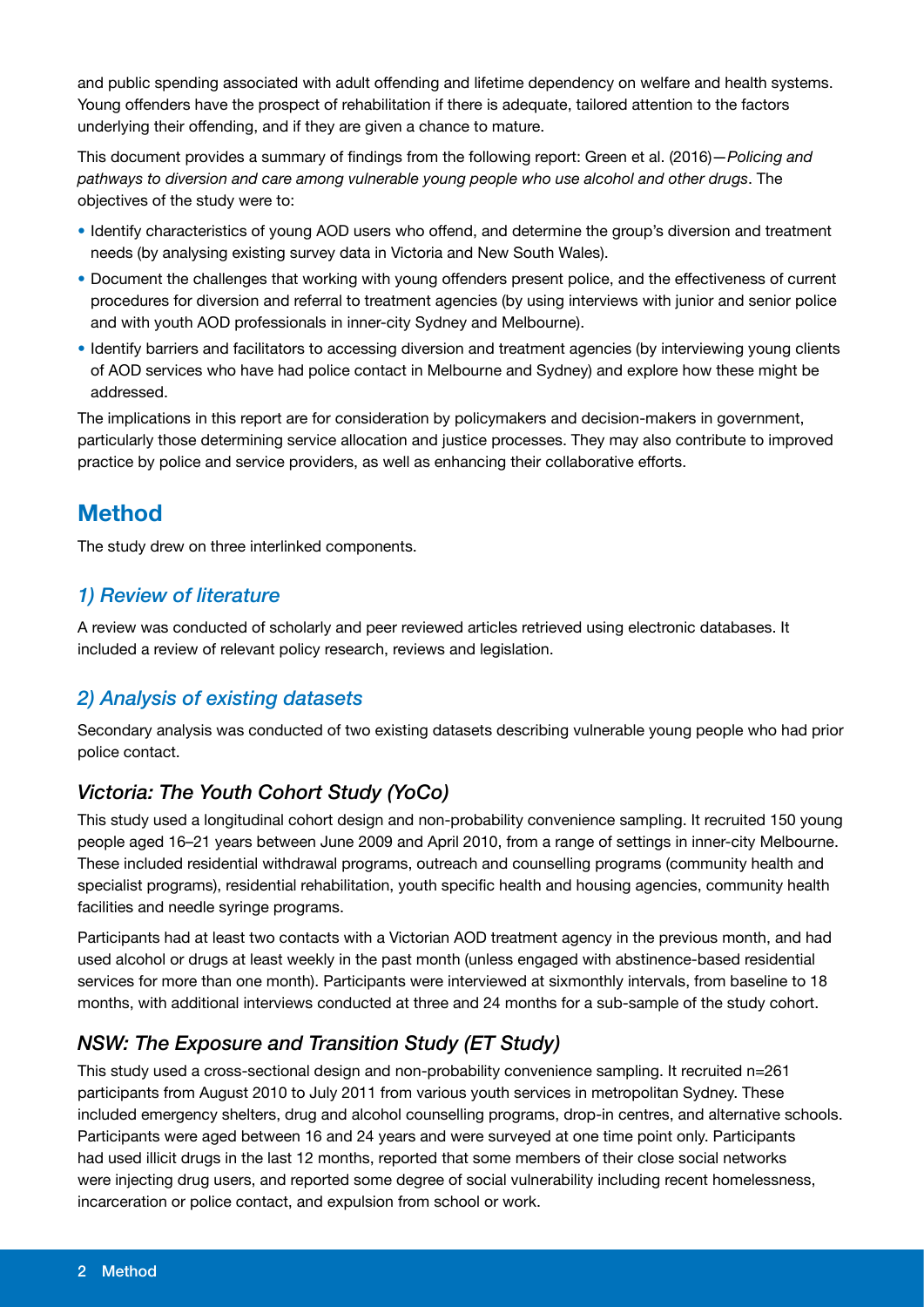Analysis of the two datasets asked:

- What are the specific characteristics of the high-risk subpopulation of young people who come into contact with police and/or are charged with a crime?
- Are the characteristics of those who have been referred to AOD treatment specifically by police and justice officials different from those who enter treatment through other means?

The age range of 16 to 21 years was established across both datasets. This meant 42 respondents aged between 22 and 24 years were removed from the ET Study dataset, leaving a total of 219 respondents.

A definition for 'criminal justice contact' was agreed across both datasets as being any contact in the 12 months before the survey. Three categories were established:

- 'no previous criminal justice contact';
- 'community contact only' which refers to contact with police, receiving warnings or cautions, or being on bond or probation; and
- 'incarcerated' in juvenile justice or prison settings.

The measures used are identified in source reports (Bryant et al. 2012; Best et al. 2012).

Comparisons across groups were made using  $\chi^2$  test for categorical or ordinal data and ANOVA for linear data. Data were analysed using IBM SPSS Statistics version 22.

#### *3) In-depth interviews*

Qualitative interviews were conducted with three groups:

- young clients of youth services who had police involvement (n=23);
- police employees (NSW Police Force and Victoria Police (n=25); and
- professionals employed by youth specialist AOD services (n=16).

The protocols and characteristics of the groups are summarised below. Approximately half of the 64 interviews were conducted in each state. Twenty-three clients of youth AOD specialist services (also referred to as 'young people') were recruited. Table 1 summarises the age, gender and state of residence of participants.

As indicated in Table 1, most (n=17 of 23) of the sample of young people involved were 18 years or younger at the time of the interview. Most (n=18) were male. This is consistent with justice statistics in NSW and Victoria, which indicate that more than 80 percent of young people in the justice system are male (AIHW 2014). Most (n=20) had grown up in Australia; however, two participants were from Sudanese backgrounds, one was American and one named Tonga as his country of origin.

Young people interviewed spoke of disadvantages or 'vulnerabilities' across a number of areas of their lives. Past contact with police was common to all. Most had ongoing justice matters and five males mentioned that they had spent time in juvenile detention centres. They were largely early school leavers (usually leaving at or before Year 10 or age 15 years) and none was involved in education or employment at the time of their interview. Most of the young people had multiple child protection involvement and long-term housing issues. Ten (of 23) reported having no fixed address at the time of the interview. Experiences of neglect and abuse within the family environment were common, as was parental problematic drug and alcohol use. Three participants were also parents, but none had their children in their care.

Problematic substance use was ubiquitous among this (AOD treatment-engaged) group—with cannabis, alcohol and methamphetamine being reportedly the most commonly used. Involvement in drug use typically began from around the age of 12 years, with one report of drug use from age 10 years.

Twenty-five police officers were interviewed, all of whom had experience of policing in inner-city Sydney or Melbourne. Of these, most (n=18) worked in frontline and youth specialist roles. A small number (n=5) currently worked in policy positions, although some of these had previous experience in frontline policing (Table 2 provides information about participants by state, role type and experience level). Finally, 16 AOD professionals from youth specialist AOD treatment services also participated in interviews (see Table 3 for role, broad service type, and state).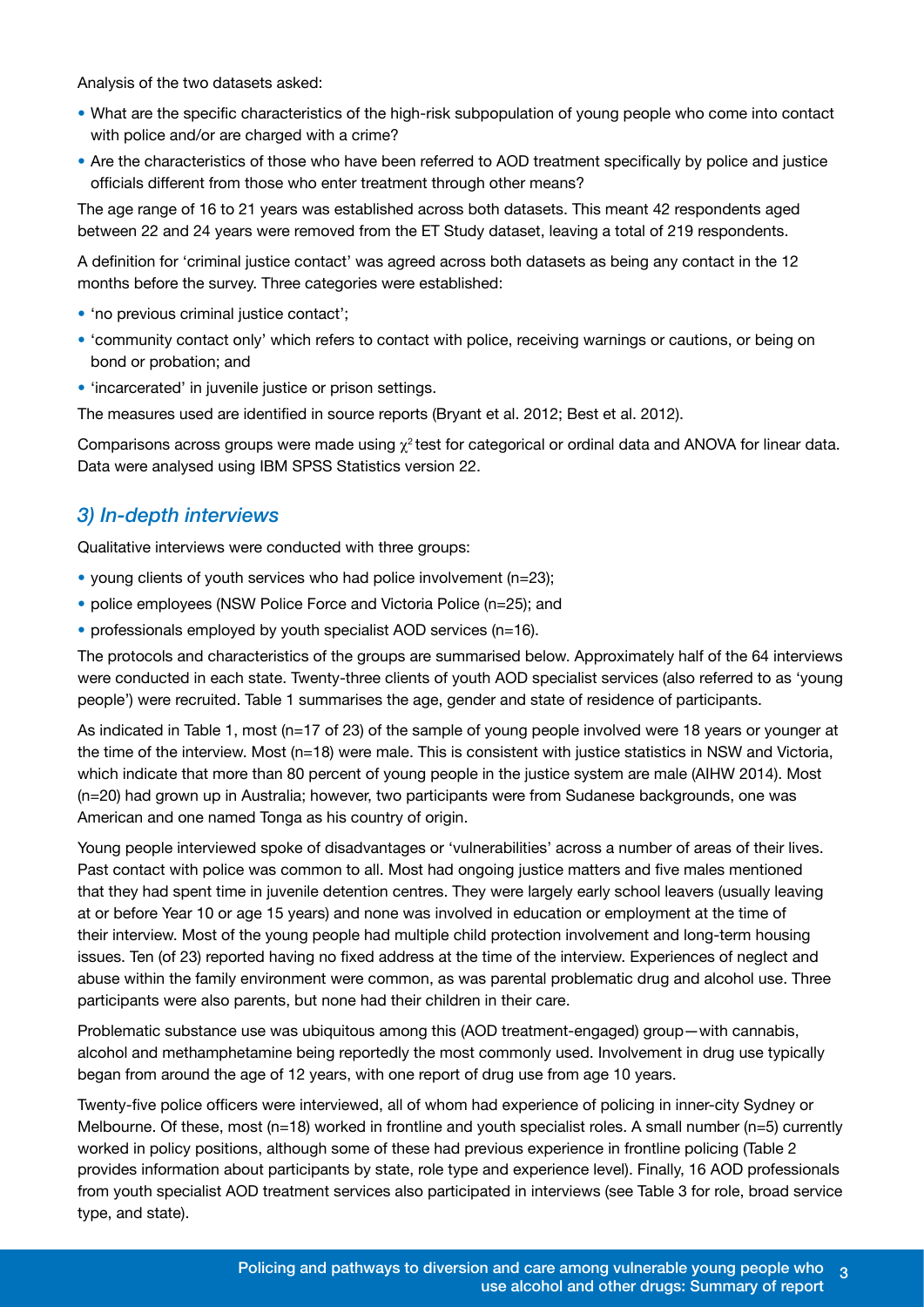| Table 1: Client of specialist AOD services interviewees (n=23) by age, gender and state |                          |                |                          |                 |  |  |  |
|-----------------------------------------------------------------------------------------|--------------------------|----------------|--------------------------|-----------------|--|--|--|
| Age (years)                                                                             | Female                   | <b>Male</b>    | <b>NSW</b>               | <b>Victoria</b> |  |  |  |
| 16                                                                                      | ∩                        | 4              | 6                        |                 |  |  |  |
| 17                                                                                      |                          | 3              |                          |                 |  |  |  |
| 18                                                                                      |                          | 5              | $\overline{a}$           | 6               |  |  |  |
| 19                                                                                      | $\overline{\phantom{a}}$ |                |                          |                 |  |  |  |
| 20                                                                                      | $\overline{\phantom{a}}$ | $\overline{4}$ | $\overline{\phantom{a}}$ | 4               |  |  |  |
| 21                                                                                      |                          |                |                          |                 |  |  |  |
| Subtotal                                                                                | 5                        | 18             | 11                       | 12              |  |  |  |

| Table 2: Police interviewees (n=25) by role type, experience and state |            |                          |  |  |  |  |
|------------------------------------------------------------------------|------------|--------------------------|--|--|--|--|
| Role type and years of experience                                      | <b>NSW</b> | <b>Victoria</b>          |  |  |  |  |
| Frontline junior (under 5 years experience)                            | 3          | $\overline{\phantom{0}}$ |  |  |  |  |
| Frontline mid (5–15 years experience)                                  | 3          | 3                        |  |  |  |  |
| Frontline senior (over 15 years experience)                            | 4          |                          |  |  |  |  |
| Youth specialist officer                                               | റ          | 4                        |  |  |  |  |
| Policy role                                                            |            | 5                        |  |  |  |  |
| Subtotal                                                               | 12         | 13                       |  |  |  |  |

| Table 3: AOD professional interviewees ( $n=16$ ) by role and service type and state |                            |                         |            |                 |  |  |  |
|--------------------------------------------------------------------------------------|----------------------------|-------------------------|------------|-----------------|--|--|--|
| Role type                                                                            | <b>Residential service</b> | Non-residential service | <b>NSW</b> | <b>Victoria</b> |  |  |  |
| Manager                                                                              |                            |                         |            | b               |  |  |  |
| Staff                                                                                |                            |                         |            |                 |  |  |  |
| Subtotal                                                                             |                            |                         |            |                 |  |  |  |

Each of the study authors read the interview transcripts and contributed to the development of a thematic analysis (Huberman & Miles 1994). Interview transcripts and research notes were coded using the qualitative software package NVivo. Analysis highlights where particular divergence emerged between the attitudes and experiences of the groups participating in the study.

Ethical approval to conduct the study was given by the Eastern Health HREC and was ratified by the University of New South Wales Human Research Ethics Committee before initiating research involving participants. Victoria and New South Wales police approval for the study was also negotiated.

# **Results**

# *Characteristics of young people AOD users*

All data sources investigated for this study suggested that some people become entrenched in the justice system at a young age. The young people in the cohort of client interviewees typically had numerous 'risk factors' in their lives that were associated with their substance use and offending (Hawkins et al. 1998; Moffitt 1993). These included individual factors such as a history of neglect, abuse and violence; disengagement from education; substance use; offences from a young age, and criminality. Risk factors were also environmental, including growing up poor in troubled families (eg where there is parental substance use) and in unstable housing (Ludbrook 2012).

For young people in both datasets, increasing contact with the criminal justice system was accompanied by particular markers of social disadvantage, such as homelessness. The young people interviewed in this study did not necessarily view their AOD use as the most significant issue for them. They commonly discussed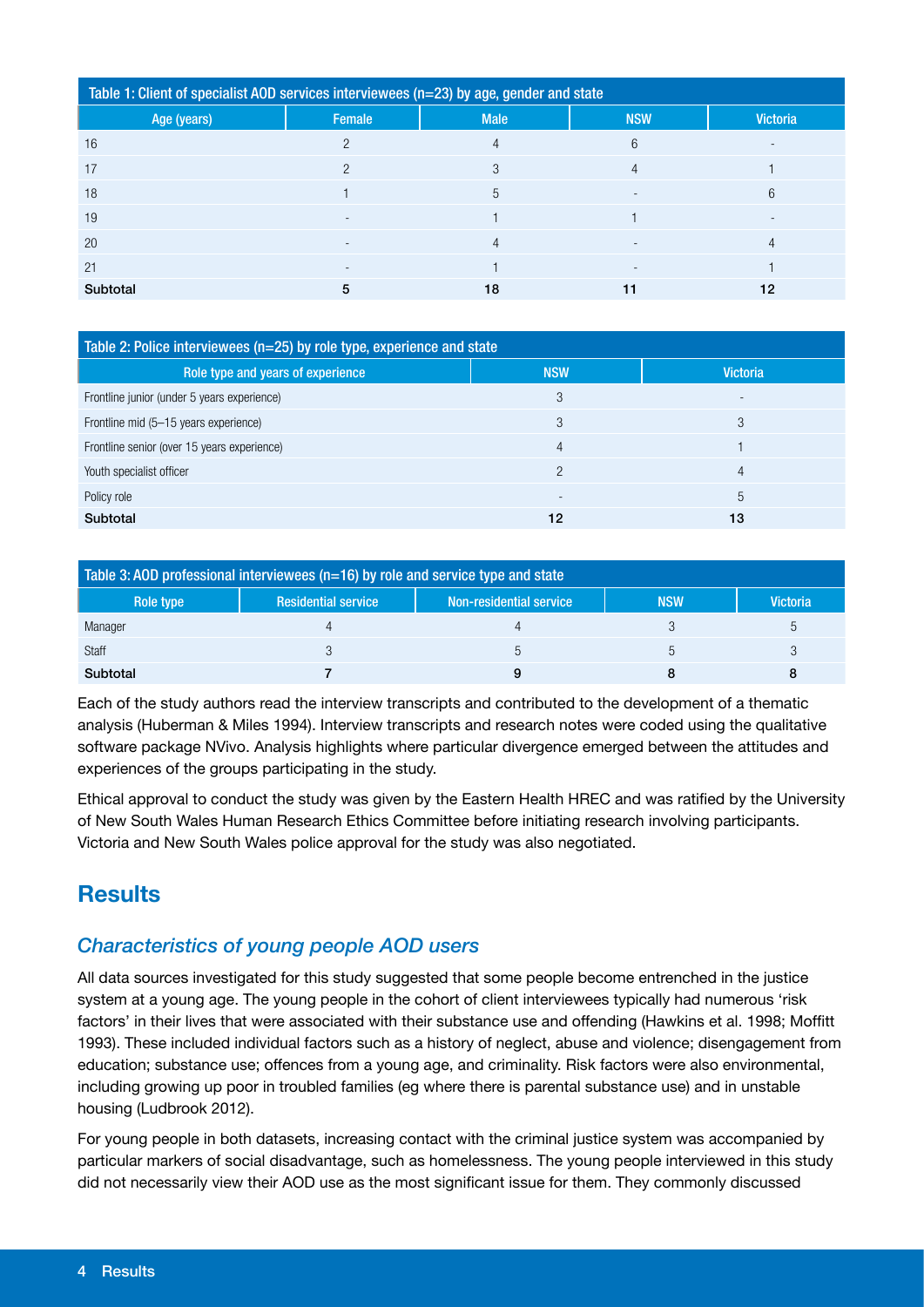issues such as family conflict or homelessness as their primary concerns, but acknowledged that AOD use exacerbated their difficulties.

#### *Pathways through incarceration, diversion and care*

Consistent with previous studies, analysis of survey data collected in both states suggests that a narrow window of opportunity exists for diversion to occur. In this sample, first drug use and first incarceration occurred at an average age of 13 and 15.9 years, respectively. The secondary data analysis also indicates that, although justice-involved young people are more likely to be involved with AOD treatment services than their non-justice involved peers, that treatment is often initiated late, at an average age of 16.3 years. This finding is supported by the qualitative interview data, which suggests that young people were not usually engaged by therapeutic services until they were in 'crisis' situations or had appeared at court.

The analysis also suggests that even though retention in AOD treatment is poorer among those young people who are diverted from the criminal justice system, if they do stay in treatment they show some marked positive outcomes in relation to their drug use, risk and social functioning. While persistence is required to engage them in treatment, this effort is likely to be worthwhile. Previous studies have found that these young people require a holistic response (Burt 2002; Statham 2004).

Both police and AOD professional interviewees strongly supported and believed in the value of early intervention services (the YSS in Victoria was mentioned frequently as a good example). All interview participants understood the long-term damaging effect of incarceration on young people. Police viewed incarceration as making young people 'better criminals'; AOD professionals spoke about how it was very difficult to engage young people who had already become justice clients. Together, the various datasets support the view that early intervention is essential in building pathways away from crime and problematic drug use.

#### *Challenges for police encountering vulnerable young people*

The police interviewees highlighted some of the challenges they faced when encountering vulnerable young people, particularly in inner-city areas. These included time pressures and lack of rapport with the young person or knowledge of their background. Many police interviewees found their engagements with vulnerable young people very stressful. It appeared that the following issues had a strong negative effect on police morale:

- encountering reoffending young people (especially those whom they perceive as unremorseful);
- experiencing abuse or violence in their encounters with young people; and
- the perception that there is a lack of 'meaningful' options available to direct young people away from offending lifestyles.

Most of the police interviewed (and all specialist youth officers) had sophisticated understandings of the social factors relating to young people's offending, and demonstrated sympathetic and humane views of effective approaches. They did concede that some of their colleagues had different 'styles' or ways of working. Police interviewees argued that there had been a shift in police practice towards community-oriented policing and that authoritarian and hard-line approaches were 'old school'. Nevertheless, incidents where police have been allegedly unfair or harsh—however isolated—have had a very damaging impact on police reputation with young people and AOD professionals. Police interviewees in both states reported that they had received little or no formal training on how to work effectively with this group

Scope exists to continue working to improve the reputation of police among vulnerable young people through fair, consistent and respectful policing. Perceived over-policing or harsh policing perpetuates a negative cycle of adversarial encounters between these groups. Conflicts that result from adversarial encounters entrench young people in the justice system through accruing additional charges. Vulnerable young people reported that police often approached them when they felt that this was unnecessary, and police and other agencies fined them repeatedly for what they regarded as minor incidents. Many had large accumulated fines that they were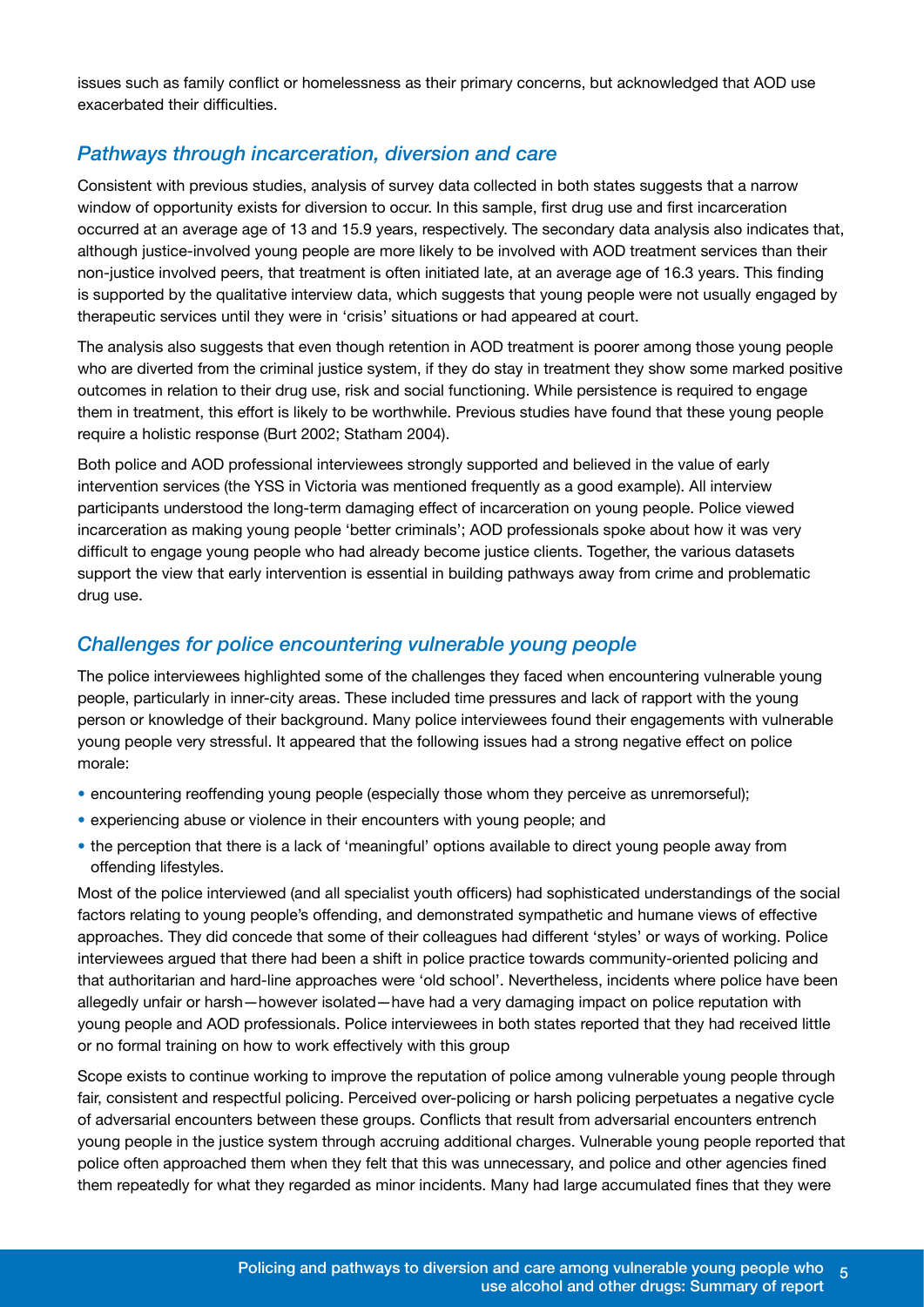unable to pay. The AOD professionals confirmed that this was a serious issue for many of their clients, which further exacerbated their marginalisation and involvement in the justice system.

On the other hand, positive encounters with police, and where police went out of their way to help had a very strong positive impact on young people. Interviewees discussed a number of suggestions of appropriate and effective approaches with vulnerable young people. It appeared that police could practice these more consistently. Interviewees argued that police work with vulnerable young people was most likely to be effective when young people were treated with respect and in a calm manner. Decisions should be explained to them clearly and by appealing to their strong sense of right and wrong. The AOD professionals emphasised that young people in this cohort needed many chances and opportunities to engage in treatment.

Frontline police interviewees reported that they had learned how to work with vulnerable young people 'on the job' and that this was communicated best through leadership and role-modelling. Conversely, AOD professionals suggested that this approach to training was inadequate and resulted in inconsistent approaches with their clients.

Police staff encountering vulnerable young people regularly in their day-to-day work would benefit from improved knowledge of strategies for working with them, decision-making in relation to diversion, and appropriate referral options. They might also profit from information about the benefits of AOD treatment and therapeutic understandings of 'stages of change' in relation to AOD use.

# *Barriers and facilitators for police*

Jordan and Farrell (2013) argue that current systems for youth diversion rely overly on police discretion. Police emphasised that they processed young people in strict accordance with the law in relation to serious matters and where legislation existed (eg in relation to minors). This study highlights three areas where police discretion has a particular impact on this group and appears to be inconsistent: decisions about when to approach young people, whether to refer them, and discretion in their interpretation of the eligibility of young people for specific diversion programs.

The AOD professionals and some police interviewed in both states believed that cautioning, referral and diversion of young people was inconsistent. It was seen as being strongly influenced by the knowledge of individual police, their ability to follow-up and—particularly in relation to minor incidents—on their judgment of the young person's remorse, capacity to change and other subjective matters. In many cases, police decision-making rested on a very cursory or context-specific assessment of their situation. For example, police noted that a young person's behaviour (eg if they were aggressive) while in contact with them had a bearing on whether they were given diversion and referral. Further, most police said that their limited time should be directed towards victims rather than perpetrators of crime.

Young people interviewed did not trust police nor view them as a source of help (noting that they had inconsistent experiences of contact with police—some positive, some very negative). Some police interviewed said that this dynamic made it most difficult to gain young people's consent for diversion to therapeutic services.

Many police reported that it was not their role to provide specialised referrals to vulnerable young people. Nevertheless, changes had been made recently in Victoria to improve systems that supported smooth referrals that were not time-consuming for police. Police might also appreciate receiving feedback about the more positive outcomes of their interventions with vulnerable young people. This may diminish what appears to be a view expressed by some police that vulnerable young people have little capacity to change their behaviour.

This study also highlights that police could benefit from increased availability of specialist support when they apprehend vulnerable young people. This would also potentially improve processes of gaining consent from young people for diversion and also subsequent service attendance. Police interviewed in Victoria valued the 'Youth Referral and Independent Persons' program. They found that volunteers from this program were sometimes able to work more effectively with young people than they were.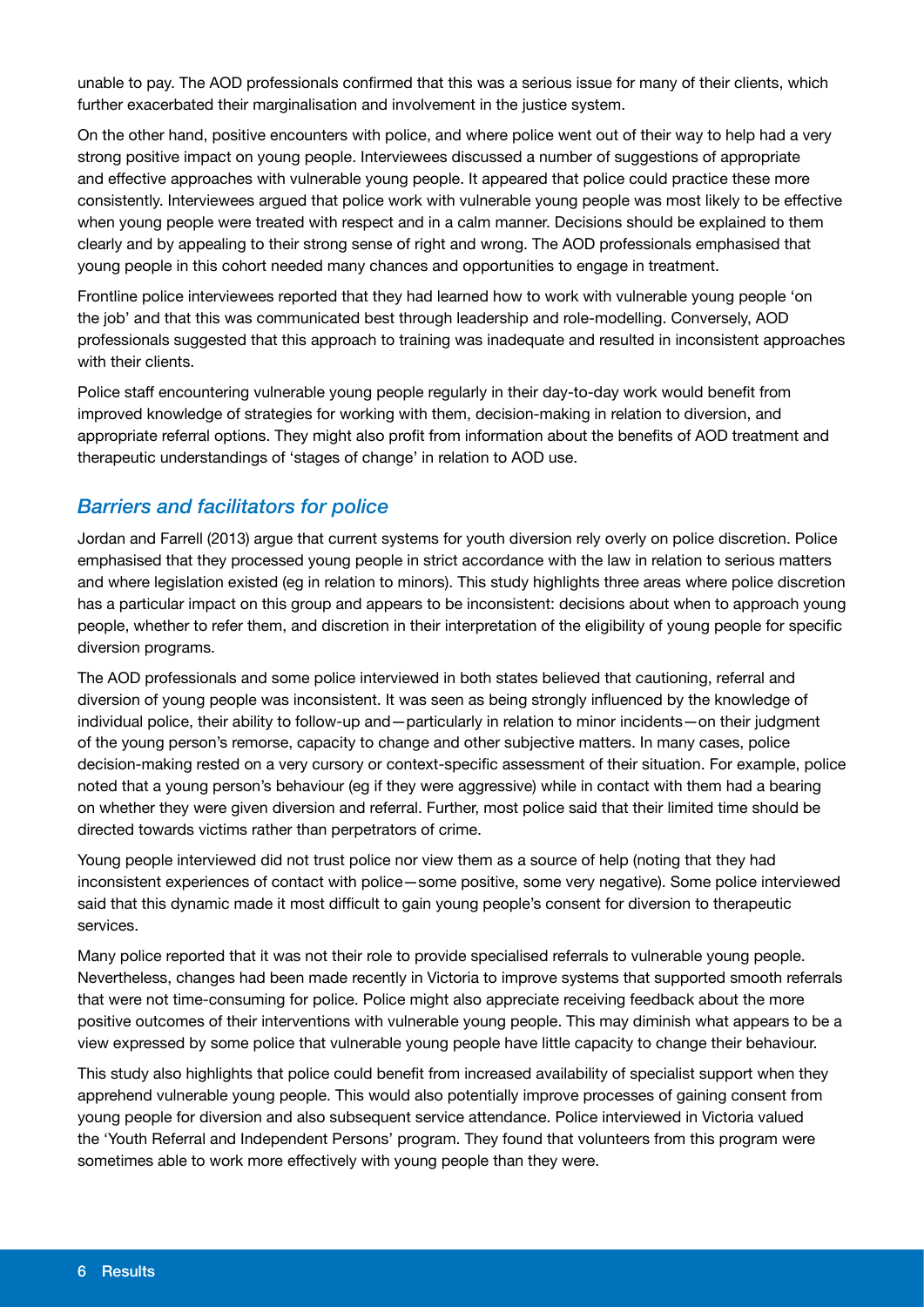Interviewees identified systems-level barriers to young people receiving appropriate referrals from police. One of the critical differences identified in referral processes between the two states is that New South Wales did not have an e-referral system. In Victoria, police interviewees widely reported that the e-referral program used at the time, SupportLink, was easy and quick to use. They appreciated receiving feedback that their referral had been acted on. The recently-implemented VPeR system had not been not established when interviews were conducted.

By comparison, NSW police used more traditional means to contact services (ie telephone, email or fax) if they wished to refer a young person. Police interviewees generally reported that they were unsure which services to contact and that making direct contact with services within their shift was difficult (especially as many offences occurred after hours). They were unlikely to follow up if they could not contact a service on their first attempt, due to time constraints. Systems should ensure that appropriate referrals could be made in a way that is least disruptive to police work, and without the need for time-consuming telephone calls, email or faxing.

Police interviewees and AOD professionals identified that the main gaps in the service system for young people were for all-night crisis services which could accommodate people who were substance-affected, and offer appropriate housing options. They were frustrated that incarceration was too often the only option for vulnerable young people with complex needs.

As argued in a previous report, access to tailored justice and diversion programs in both states was inconsistent across and within states, with eligibility based on residential postcode (Smart Justice for Young People 2014). This creates inequities when young people miss out because programs are not available in their area. Such programs also appear to rely on short-term or pilot funding. Restorative programs such as group conferencing were well-supported by police and AOD professionals interviewed for the study.

Delays in the system identified by interviewees included periods of many months between police contact and court appearances and delays processing paperwork. During these hiatuses, young people frequently committed further offences, thus becoming further entrenched in the system. The AOD professionals and police interviewees also spoke about how the legal system was jargonistic, and therefore hard to understand and navigate for young people.

The study suggests that collaboration between police and AOD professionals in both states is limited. Police were often unaware of the range of youth-specific therapeutic services in their local areas or the nature of AOD interventions and related services. Conversely, AOD professionals would benefit from a greater understanding of police roles and the challenges of this work. Opportunities could be explored to improve the level of collaboration between police and AOD professionals.

The AOD professionals were concerned that police did not often understand that change takes time and that relapse into problematic drug use is common, particularly among young people with challenging life circumstances. These professionals emphasised that a critical aspect of their job was to empower and support young people to change. Thus, even when it seemed that young people lacked motivation to change, referral to services was worthwhile.

Police appeared to rarely receive positive feedback about their interventions with young people or of the value of diversion and treatment programs. Doing so might enhance their job satisfaction and belief in young people's capacity to change.

The work of youth officers was highly valued in both states, with young people, treatment providers and police interviewees reflecting that the expertise of these staff had led to better outcomes for young people and that they provided a model of good policing. The AOD professional and police interviewees agreed that the emphasis of youth specialist roles should be to build capacity among police to work with young people in consistently appropriate ways. Funding could be directed into providing more specialist officers to support frontline practice. This is particularly important in inner-city precincts and other areas where vulnerable young people are known to spend time.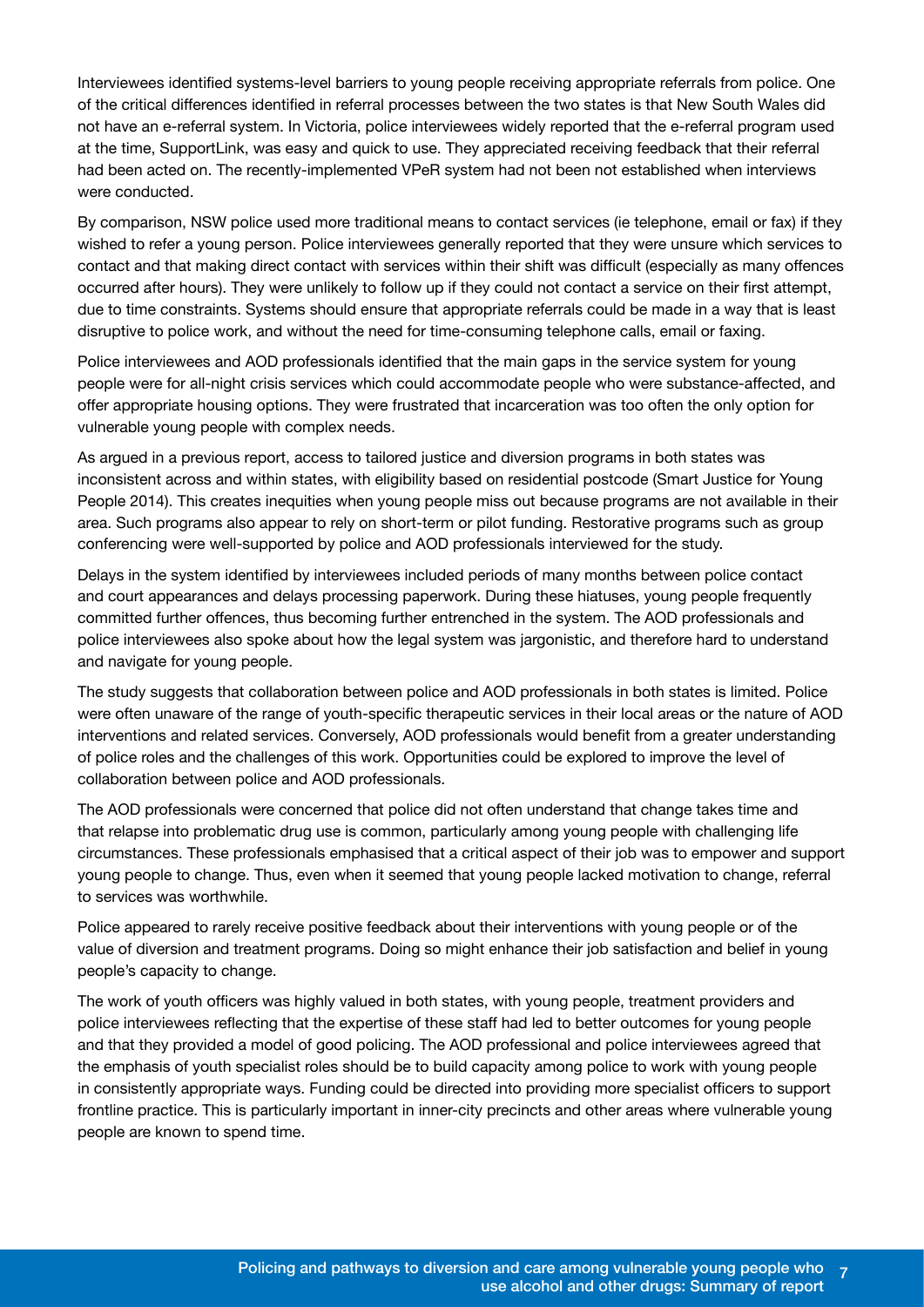# **Findings and implications**

The following findings are drawn from the three data sources used in this study.

#### *Characteristics of vulnerable young AOD users*

#### *Finding 1*

For young people in both Victorian and New South Wales datasets, increasing contact with the criminal justice system came with particular markers of social disadvantage, such as homelessness.

#### *Finding 2*

Qualitative interview data strongly suggests that problematic alcohol and other drug use and involvement in offending is intricately associated with the young person's other life difficulties. These include family troubles, unstable housing and lack of engagement in education and/or employment, as well as their ties within networks of others with similar characteristics.

#### *Implications*

- As previous research suggests, continued emphasis must be given to the central role of social disadvantage in producing high-risk behaviours such as those observed among vulnerable young AOD users.
- Vulnerable young people who use AOD and come into contact with police often have acute and complex needs that require a holistic service response.
- The complex nature of problems experienced by these young people means the capacity of police to influence their outcomes is limited. While law enforcement responses are often necessary, the findings of this study support continued emphasis among police institutions on referring young people to therapeutic services and into diversion programs wherever possible.

#### *Pathways through incarceration, diversion and care*

#### *Finding 3*

Analysis of all data sources suggests that some vulnerable young people become entrenched in the justice system at a young age. The time between first police contact and incarceration is short, and the opportunity for engagement by therapeutic services is often missed. The view of police and treatment provider interviewees was that incarceration is a last-resort option and there was strong support for early intervention approaches.

#### *Finding 4*

Interviewees viewed engagement in therapeutic programs as particularly difficult for young justice clients. Analysis of secondary data showed that even though retention in AOD treatment is poorer among those young people who are diverted from the criminal justice system, if they do stay in treatment they display some marked positive outcomes in relation to their drug use, risk and social functioning.

#### *Implications*

- Prompt engagement is needed for young people by supportive and therapeutic services at first contact with police—particularly where the young person presents with other risk factors/vulnerabilities.
- Police interviewees in both states supported early intervention. Some participants mentioned the Youth Support Service (YSS) in Victoria as a good example of this approach.
- Engaging young people in treatment can be difficult and requires a persistent approach but efforts to do so are worthwhile.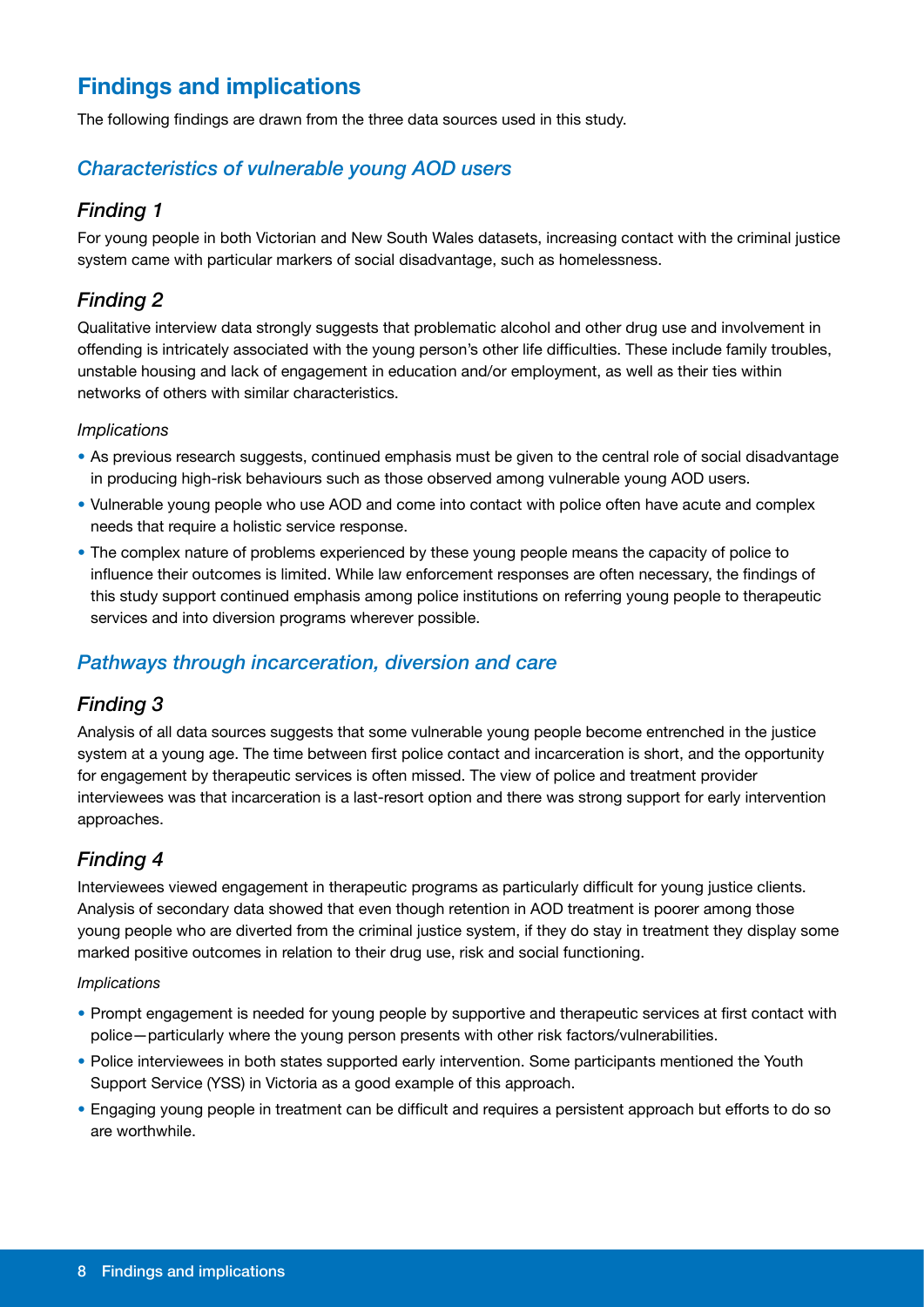# *Challenges for police encountering vulnerable young people*

# *Finding 5*

All groups of interviewees reported consistently that a negative relationship exists between vulnerable young people and police, and that this contributes to relatively common adversarial encounters. Acknowledging that police are often called to deal with situations where a crime is occurring, perceived harsh and unfair treatment by police had a profound marginalising impact on young people. It often led to charges against the young individual, making it difficult to gain young people's cooperation and consent for diversion.

# *Finding 6*

The study found that even relatively minor police responses could exacerbate vulnerable young people's involvement in the justice system. For example, accrual of infringements was common among this cohort and often led to enforcement orders and court appearances.

# *Finding 7*

Many police interviewees found their engagements with vulnerable young people very challenging. At times this aspect of their work sapped morale, particularly when they repeatedly encountered the same young people, and when violent incidents occurred. Police interviewees believed that most youth-specific police learning occurred 'on the job' through leadership and role-modelling by other officers. Interviewees discussed appropriate and effective approaches with vulnerable young people.

#### *Implications*

- Scope exists for working towards improving the reputation of police among vulnerable young people.
- The AOD professionals would benefit from a greater understanding of police roles, and police could benefit from the support of AOD professionals and other specialist youth staff to engage and motivate young people. Opportunities could be explored to improve the level of collaboration between police and AOD professionals.
- Police staff who encounter vulnerable young people regularly in their day-to-day work would benefit from improved knowledge of strategies for working with vulnerable young people, decision-making in relation to diversion, and appropriate referral options. They might also benefit from a better understanding of the benefits of AOD treatment and basic therapeutic approaches such as 'stages of change'.
- Police appear to rarely receive positive feedback about young people's progress following diversion or referral into treatment. Doing so may enhance job satisfaction and belief in young people's capacity to change.

# *Barriers and facilitators for police in enabling access to diversion and treatment for young people*

#### *Finding 8*

Experiences and pathways of young people through the justice and service systems vary considerably. Systemic features account for some variation. Formal diversion programs are in place in each Australian jurisdiction, and variation exists in jurisdictions including between New South Wales and Victoria. Access issues were also identified in these states—for example, some young people were not eligible for programs within their jurisdiction because of their residential postcode.

# *Finding 9*

Police have some discretion in how they interpret eligibility criteria for diversion programs, as well as in a number of other areas such as when to approach young people, charging for minor incidents and whether they refer the young person to services. Some young people in this study reported having benefited from police decisions to offer them diversion choices.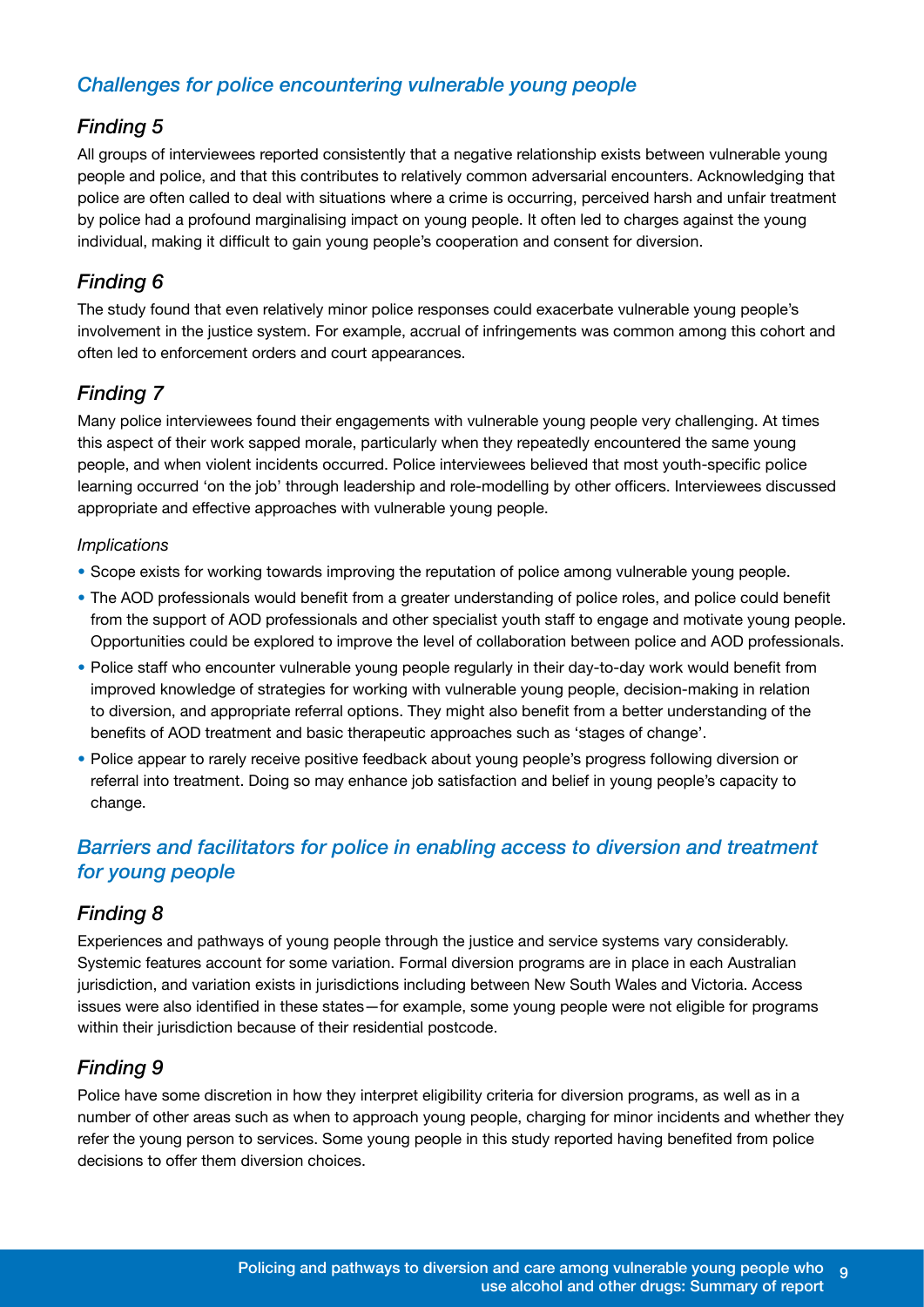# *Finding 10*

Alcohol and drug professionals and some police interviewed in both states believed that cautioning, referral and diversion of young people was inconsistent and relied on the knowledge of individual police, their ability to follow up and, particularly in relation to minor incidents, their judgment of the young person's remorse, capacity to change and other subjective matters. They reported being frustrated at young people's reoffending and the perceived lack of 'meaningful' options that would re-direct them away from offending lifestyles.

# *Finding 11*

Referrals are less consistent in New South Wales where police did not have a central electronic referral system thus appearing to be more dependent on the knowledge of individual police officers about services.

# *Finding 12*

Interviewees identified systems-level barriers to appropriate care and diversion from the justice system. These included: availability of appropriate services including housing options; crisis and late night services; patchy and short-term provision of tailored justice and diversion programs; delays in and complexities of the system; and, in New South Wales, the need for police to rely on telephone, email and fax to source appropriate services and make referrals.

# *Finding 13*

The work of specialist youth police was highly valued in both states. Young people, treatment providers and police interviewees observed that the expertise of these staff had led to better outcomes for young people and that they provided a model of good policing.

#### *Implications*

- Referring vulnerable young people to therapeutic services and diversion programs by police could be more consistent in both states. Continued effort is needed to ensure that referral processes are streamlined, quick and do not require follow-up by police.
- Consideration should continue to be given to ensuring that all vulnerable young people are given timely access to diversion and therapeutic programs that may help to break offending patterns. The data suggest that police could benefit from having increased specialist support available when they apprehend vulnerable young people. This would also potentially improve processes of gaining consent and uptake of referrals.
- Strategies could be considered that improve police confidence in existing therapeutic programs engaging young offenders to increase referral.
- Police may also benefit from receiving feedback about the more positive outcomes of their interventions with vulnerable young people. This may diminish what appears to be a widespread view that young people have little capacity to change their behaviour and build more positive trajectories.
- Ongoing effort should continue to ensure that vulnerable young people have access to appropriate services that focus on addressing needs holistically and diverting them away from police contact and out of the justice system.
- Systems should be in place to ensure that appropriate referrals can be made in a way that is least disruptive to police work, and without the need for time-consuming telephone, email or faxing to source appropriate services. Victorian interviewees identified the central e-referral system in Victoria as a good example of an easy-to-use and quick referral system.
- Funding could be potentially directed into providing more youth specialist officers to support frontline practice, such as in inner-city precincts, where vulnerable young people are known to spend time.